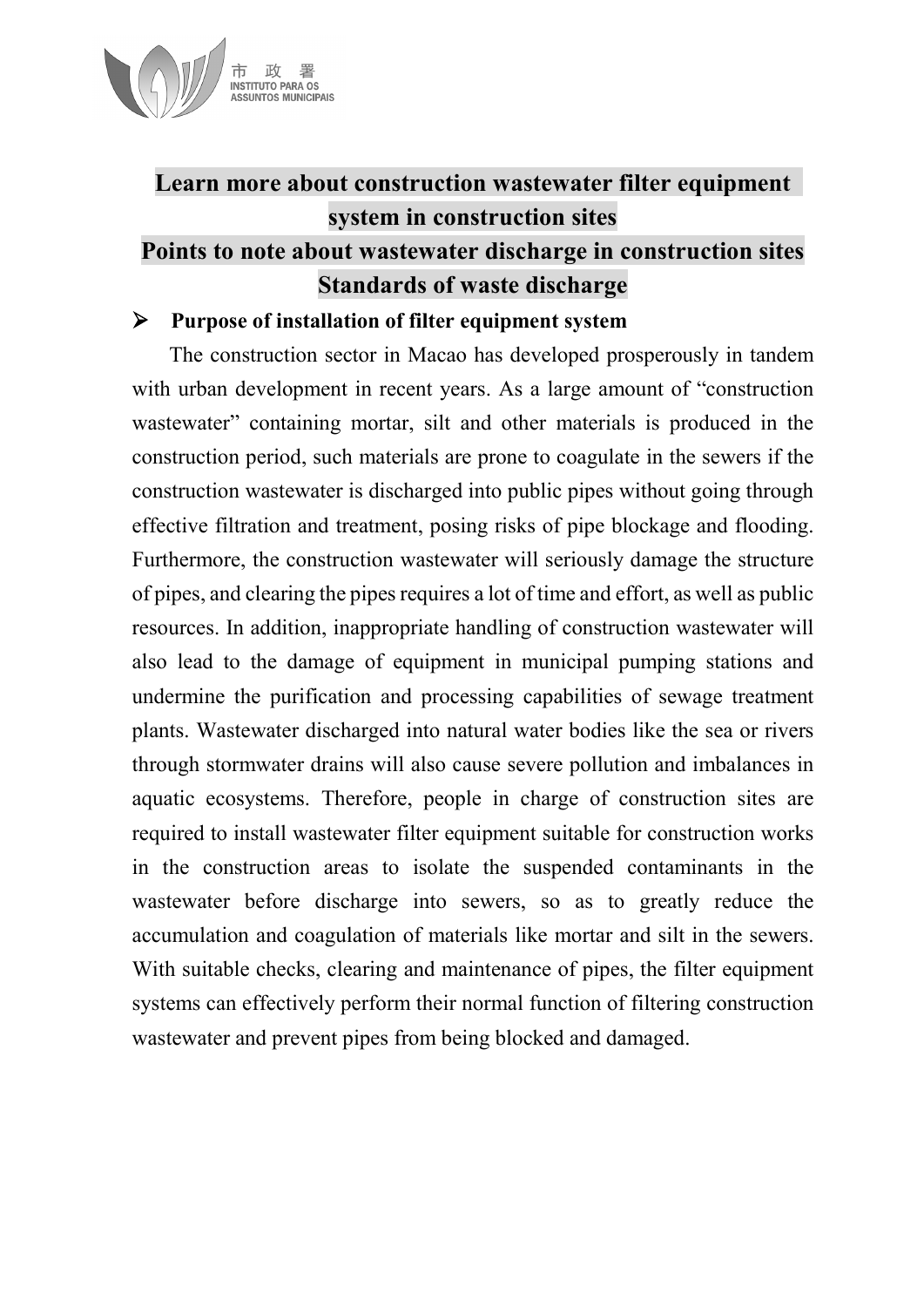

CCTV photograph of blocked pipes in *Rua Central de T'oi Sán*: CCTV photograph of blocked pipe in *Estrada do Canal dos Patos*:





Therefore, before drawing up the construction plan of the project, the applicant for construction works should submit a design proposal for filtration and sedimentation of construction wastewater used for the temporary discharge of construction wastewater from the construction site. The proposal should include information about the drainage capacity of construction wastewater and stormwater, detailed drawing of the installation of temporary facility for discharge of wastewater (see annexe 1), schematic diagram of filter and sedimentation equipment (see annexe 2), explanation of the time needed for wastewater filtration and sedimentation, methods and frequency of cleaning the facility, etc. to facilitate the supervisory entity's monitoring and assessment of the proposal for temporary wastewater drainage from the construction site and regulation of the public pipe network by the Municipal Affairs Bureau (IAM). The construction wastewater filter equipment system of the site should be capable of collection, sedimentation and effective filtration.

During the stage of construction, all the construction wastewater discharged from the site is required to be treated by an effective "filter equipment system" to satisfy to the requirements in Annexe 10 of "Regulation of Water and Wastewater Drainage of Macao". The applicant is also required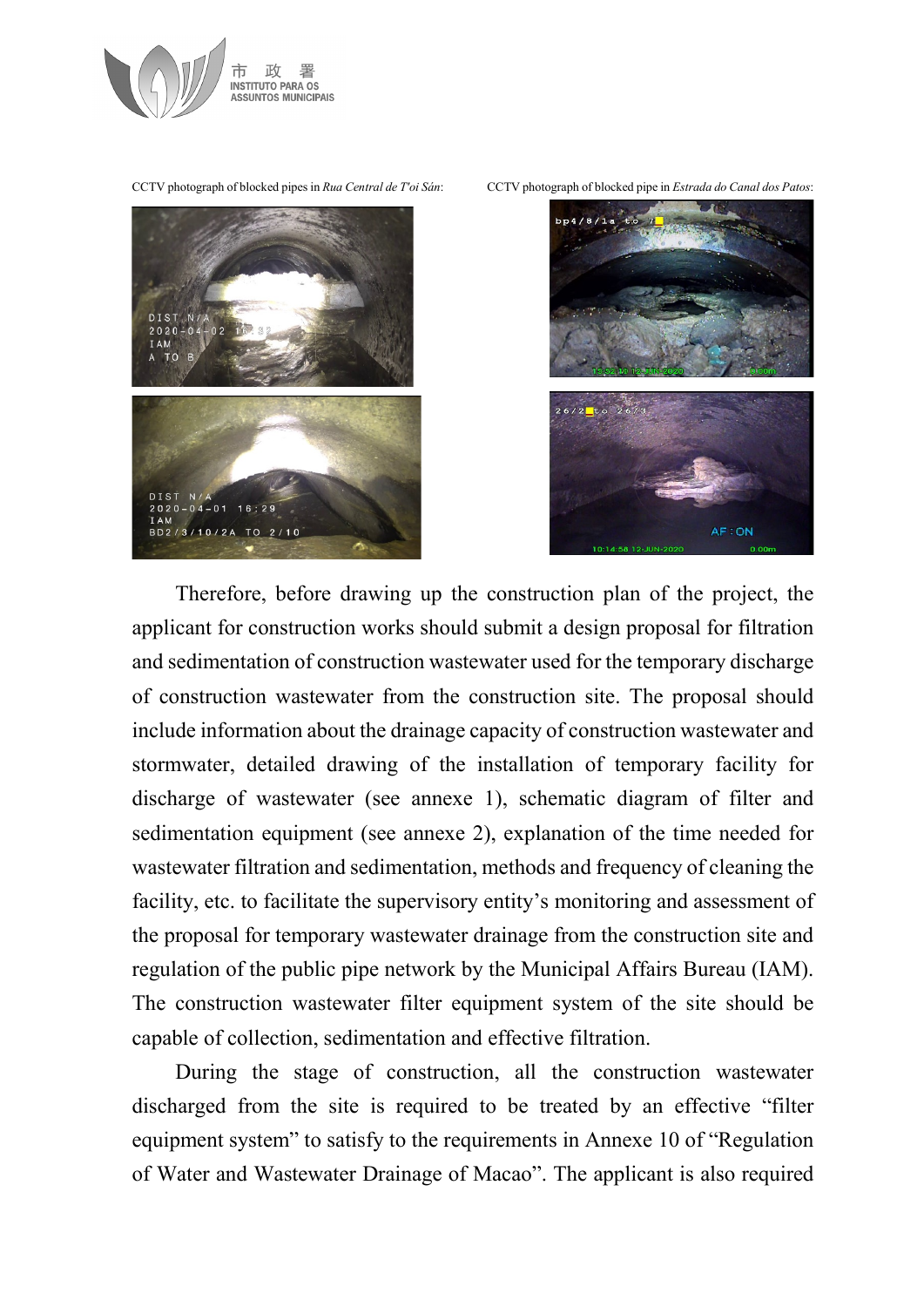

to apply to IAM for "License for works on trench dredging in public streets of Macao" for connection of the temporary drainage pipes of the construction site, and strictly implement the requirements and regulations in the points to note for application. Based on the above, the person in charge of the construction site should use "all-in-one construction site wastewater treatment system" with suitable specifications and chemical and physical means of filtration in order to improve the efficiency of the treatment of construction wastewater.

The picture below shows construction wastewater discharged after treatment:



## **Treatment process and discharge of wastewater**

1. Time for sedimentation and filtration of wastewater: wastewater must be retained and undergo sedimentation for an appropriate amount of time to satisfy the water usage needs of construction;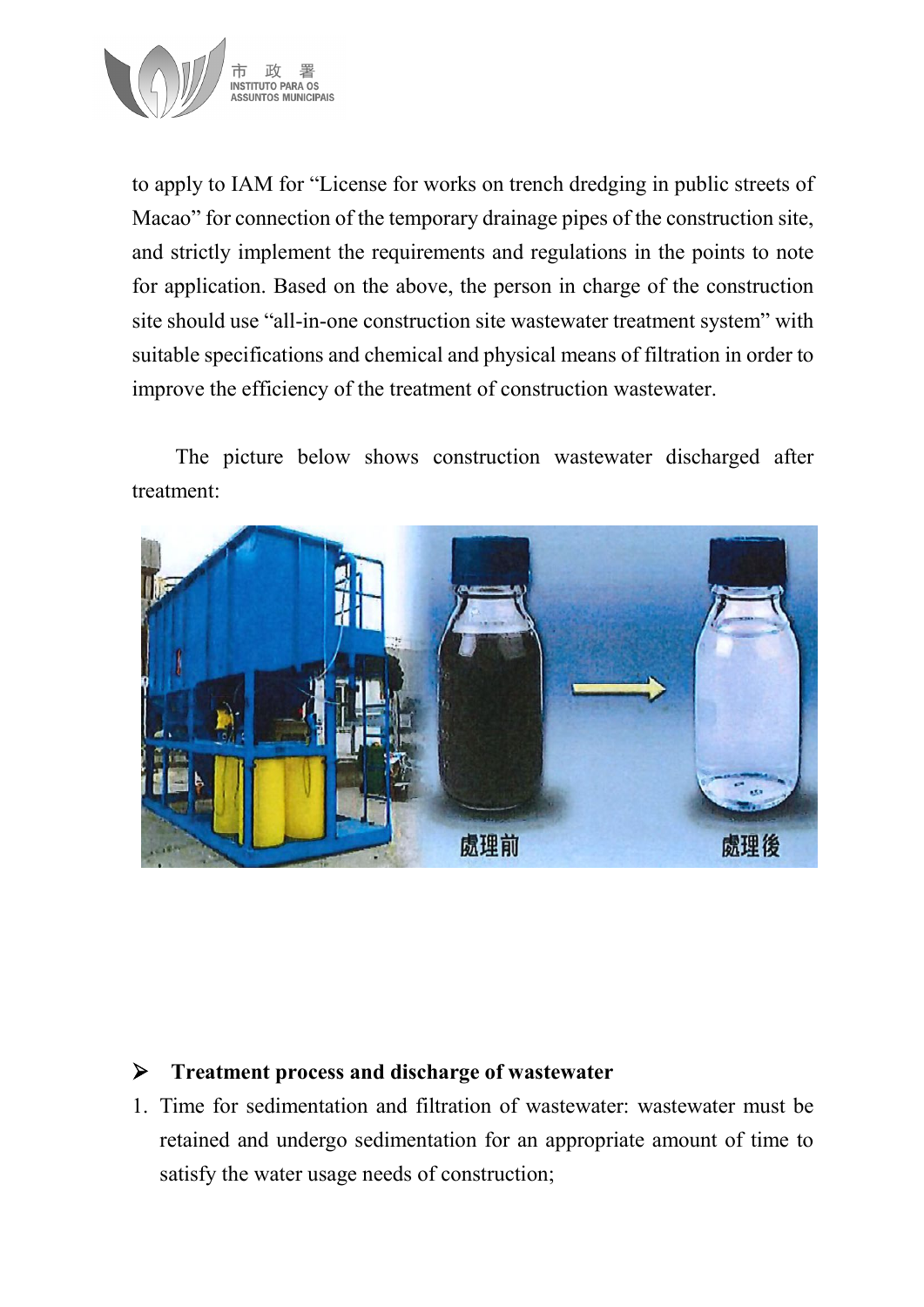

2. Discharge of wastewater after treatment: Wastewater can only be discharged into approved drainage outlets after the wastewater has gone through the treatment process and the water quality satisfies the requirements and regulations of "Regulation of Water and Wastewater Drainage of Macao";

## **Cleaning and maintenance of filter wells**

- 1. The person in charge of the construction site should perform checks on the filter equipment every day before water is used in the construction process and record the operation condition of the filter equipment system (including the operation condition of the equipment and whether the reservoir or pipes suffer from any damage or leakage, etc.). Mortar or silt accumulated in the filter well must be cleared regularly, though there is no set standard for the frequency of clearing. The frequency depends on the stage of construction. In general, a larger amount of construction wastewater is produced in the substructure works stage, so the volume of accumulated sediment in the well must be checked regularly depending on the usage and the well must be cleared when needed. The wastewater discharged from a well-functioning filter system equipment should be clear, without any obvious suspended contaminants. Generally, it is recommended that the filter well should be checked no less than twice a week, and more checks should be performed during the processes in which a large amount of muddy wastewater is produced (such as pile foundation and dredging and building of basements, etc.).
- 2. Attention should be paid to the following points when carrying out clearing, checks and maintenance of filter wells:

(1) During the clearing of filter equipment, the wastewater inside the area to be cleared and construction wastewater that has not undergone treatment must not be directly discharged into public drainage pipes.

(2) Cement, silt and other sediment cleared from the well must be handled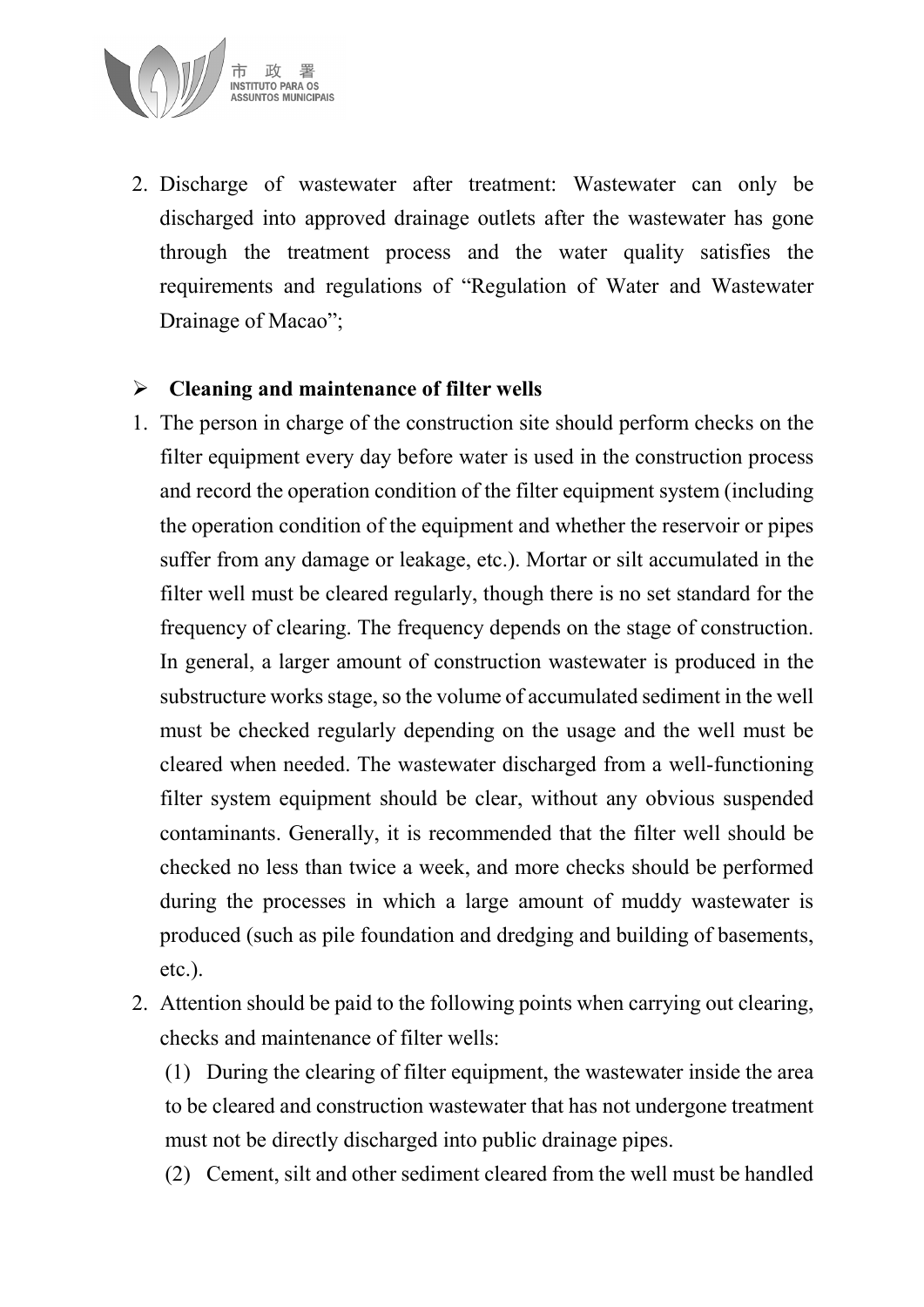

in accordance with the requirements of Environmental Protection Bureau or other relevant departments before transport to landfills or other suitable locations.

## **Inspections of discharge of construction wastewater from construction sites**

In accordance with laws and regulations, the functions and duties of IAM include conducting inspections of discharge of construction wastewater from construction sites. In accordance with Article 36 "General Regulations Governing Public Places" and Article 21 of Law no. 9/2018 "Establishment of Municipal Affairs Bureau", the person in charge of construction site is obligated to comply with the inspection and regulation of IAM, such as providing a passage for IAM inspection staff's entry into the location for inspection and record taking and producing license and other documents of the premises, etc. If the person in charge refuses to cooperate or does not comply, the inspection staff will issue a notification letter and initiate relevant penalty processes in accordance with the law to follow up on visible infractions in regard to discharge of construction wastewater, without prejudice to any criminal liabilities. IAM inspection staff will also check the wastewater discharge from inspection wells and drainage pipes on the periphery of the construction site. They will immediately initiate the procedure of issuing administrative penalty against suspected offenders in the construction site if there are signs showing illegal discharge of construction wastewater from the construction site.

#### **Applicable penalties**

In accordance with stipulations in "General Regulations Governing Public Places" and "List of Infringements", illegal acts requiring slight censure which involves discharge of wastewater or other liquid pollutants into stormwater drains or sewage drainage system in violation of the applicable technical regulations and rules are punishable by a fine of MOP600. If the illegally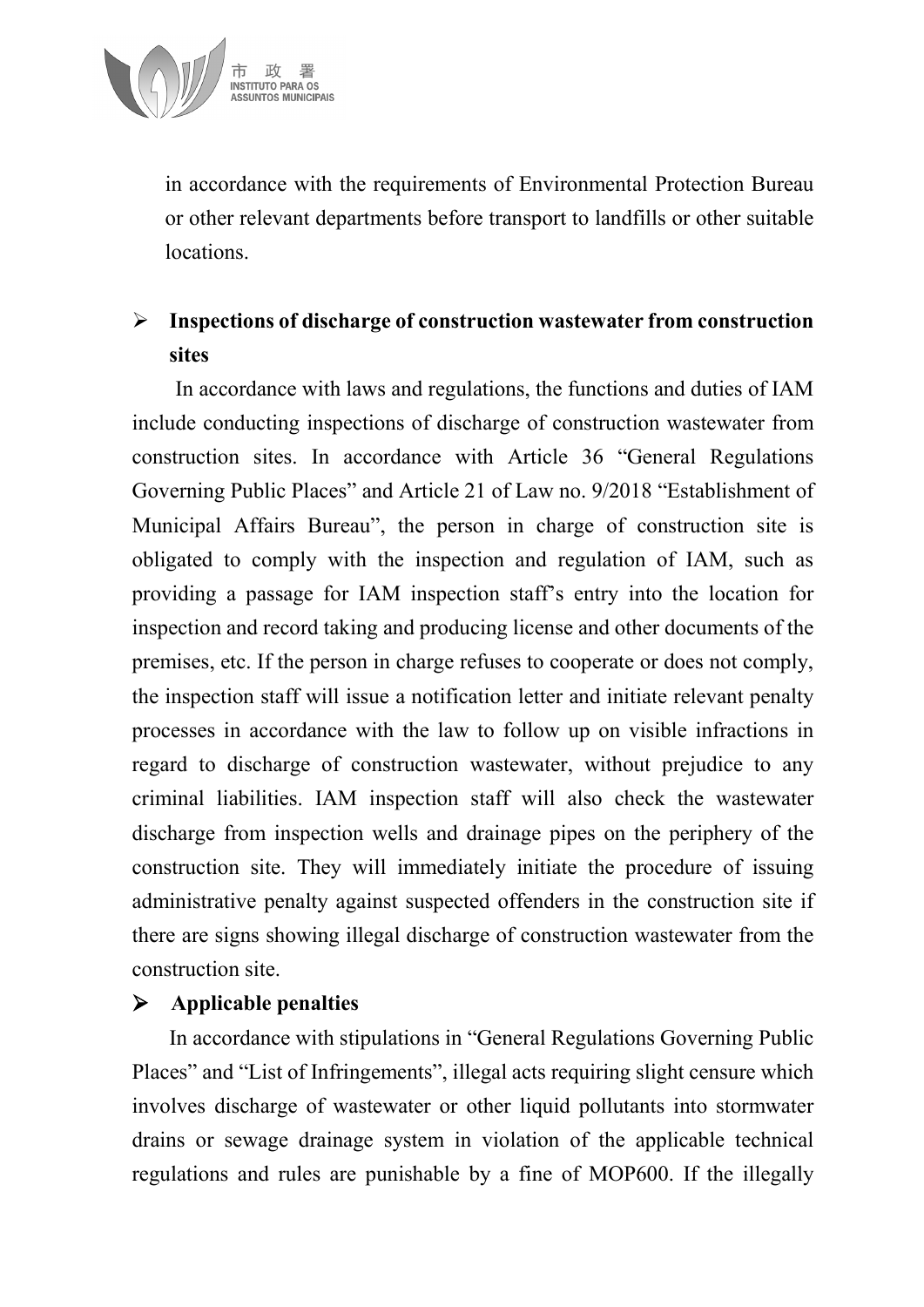

discharged wastewater is poisonous or may be harmful to public hygiene or the environment, offenders who are legal persons are punishable by a fine from MOP2,000 to MOP10,000 (individuals are punishable by a maximum fine of MOP5,000). On the other hand, IAM will also transfer the case to the corresponding regulatory entity and corresponding penalties will be imposed on offenders if they have violated other laws and regulations.

## **Points to note before commencement of works in construction sites**

- 1. Before commencement of works in construction sites (i.e. before carrying out geological prospecting and basic construction works), CCTV checks should be performed in the public drainage network adjacent to the construction site to effectively prove the actual condition of the drainage pipes before commencement of construction works. A notification to the Division of Drainage is required to be sent 7 working days before the photographs are to be taken, so that IAM can send staff to take and file record;
- 2. The contractor has to assess the impact of construction factors on the drainage of existing drainage pipes, and compile a case analysis to handle and tackle this impact;
- 3. The contractor has to perform on-site check to determine whether the existing drainage pipes have any conflict with the construction location before the works begin. If the relocation of existing drainage pipes is involved, the contractor has to provide a re-routing proposal in advance. The re-routing works can only begin after enquiring IAM and obtaining its approval. Existing drainage pipes must not be removed before the completion of laying down new drainage pipes. The Division of Drainage of IAM has to be notified in advance before the removal of drainage pipes to facilitate on-site inspections and confirmation;
- 4. A mechanism for checking the discharge from construction site and operation of existing drainage pipes during the construction works period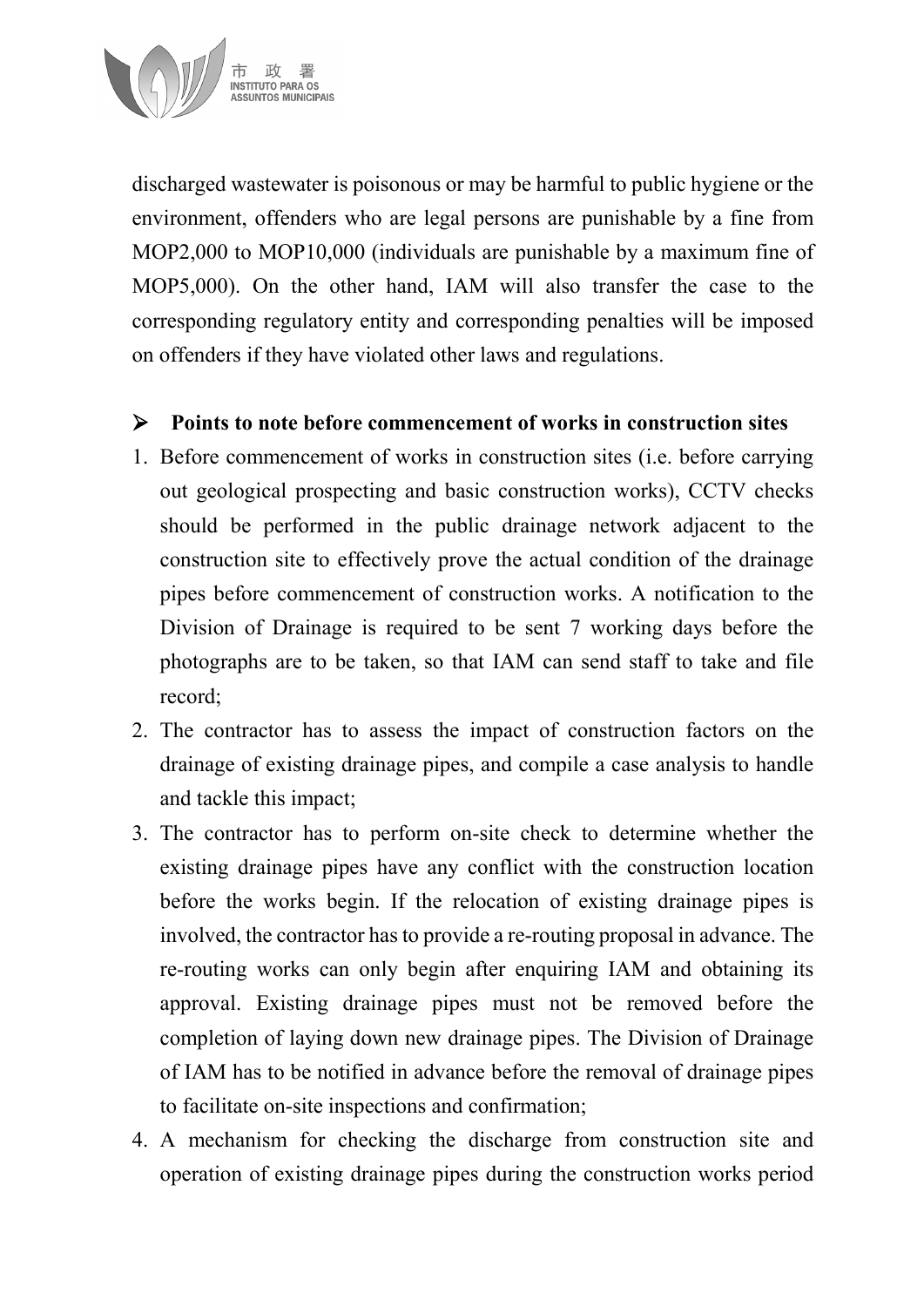

has to be provided;

- 5. Before planning of construction works, a proposal for handling "construction wastewater" of the construction project has to be drafted. The proposal must be designed according to the scope of the construction works, and an effective "sedimentation and filter equipment system of construction wastewater" must be installed to ensure that the water quality of the construction wastewater discharged satisfies the requirements and provisions of "Regulation of Water and Wastewater Drainage of Macao" and Points to Note for Application for "License for works on trench dredging in public streets of Macao – Connection of temporary drainage pipes of construction sites" (see Annexe 3);
- 6. Before commencement of works in construction sites for buildings and large-scale infrastructure construction, it is required that an "all-in-one wastewater treatment system for construction sites" with chemical and physical means with suitable specifications must be in place, so as to strengthen the effectiveness of construction wastewater treatment and prevent the accumulation of silt or blockages in public sewers;
- 7. Before commencement of works on smaller constructions sites with no basement or underground water supply (low-rise buildings generally smaller than  $400m^2$ ) or infrastructure, a tertiary sedimentation tank must be installed. Treated construction wastewater can only be discharged if it satisfies the requirements in the regulations and is discharged into a "stormwater catch basin" with grated cover outside the enclosure of the construction site through the temporary drainage pipe connected to the construction site approved by IAM in "License for works on trench dredging in public streets of Macao";
- 8. The design proposal for filter and sedimentation equipment of construction wastewater should include information such as discharge volume, detailed drawing of the installation of the facility (a vehicle wash bay can be installed if needed), time for filtration or sedimentation of wastewater, the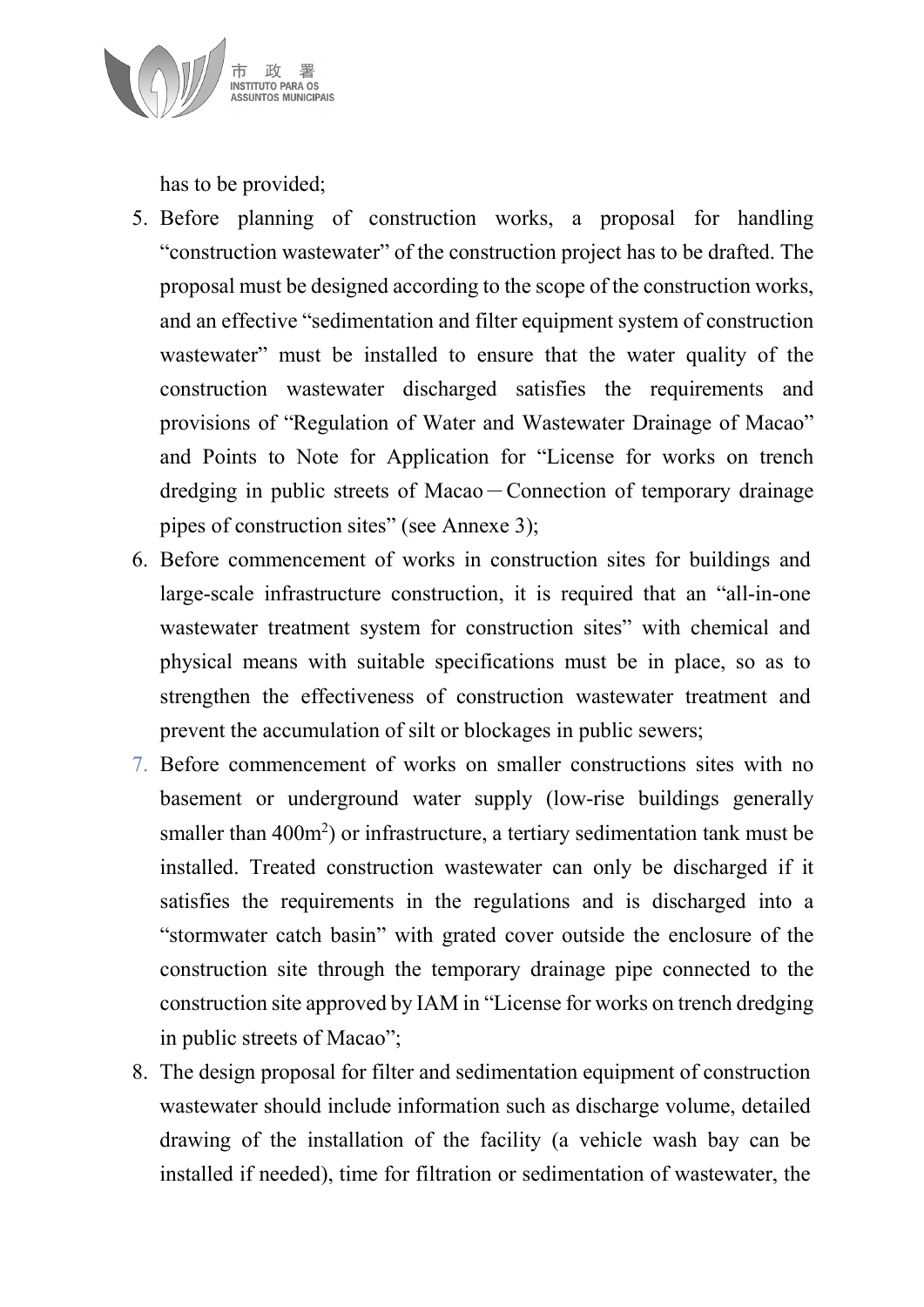

method and frequency of washing and cleaning the facility, so as to facilitate the regulatory entity's needs to monitor and assess the temporary discharge proposal of the construction site and the regulation and supervision of IAM on the public drainage network.

- 9. Discharge of any wastewater produced in construction sites into municipal drainage system through water flow on road surfaces or pipes placed on road surfaces is not allowed;
- 10.All original manholes of drainage pipes or drainage outlets in the construction site area must not be used for discharge of construction wastewater. Any violation found will be viewed as illegal discharge;
- 11.For construction sites where construction wastewater need not be discharged into municipal drainage system, IAM should be notified through the regulatory entity and a feasibility plan and proof should be provided if any wastewater is stated to be used for internal recycling;
- 12.If any facility used for discharge of construction wastewater produced in construction sites occupies public streets, an application must be made to the Transport Bureau.

#### **Friendly reminder**

Domestic wastewater of construction staff (such as discharge from toilets) should be stored in an independent storage toilet and removed by waste disposal vehicles, and should not be handled by the "all-in-one construction site wastewater treatment system".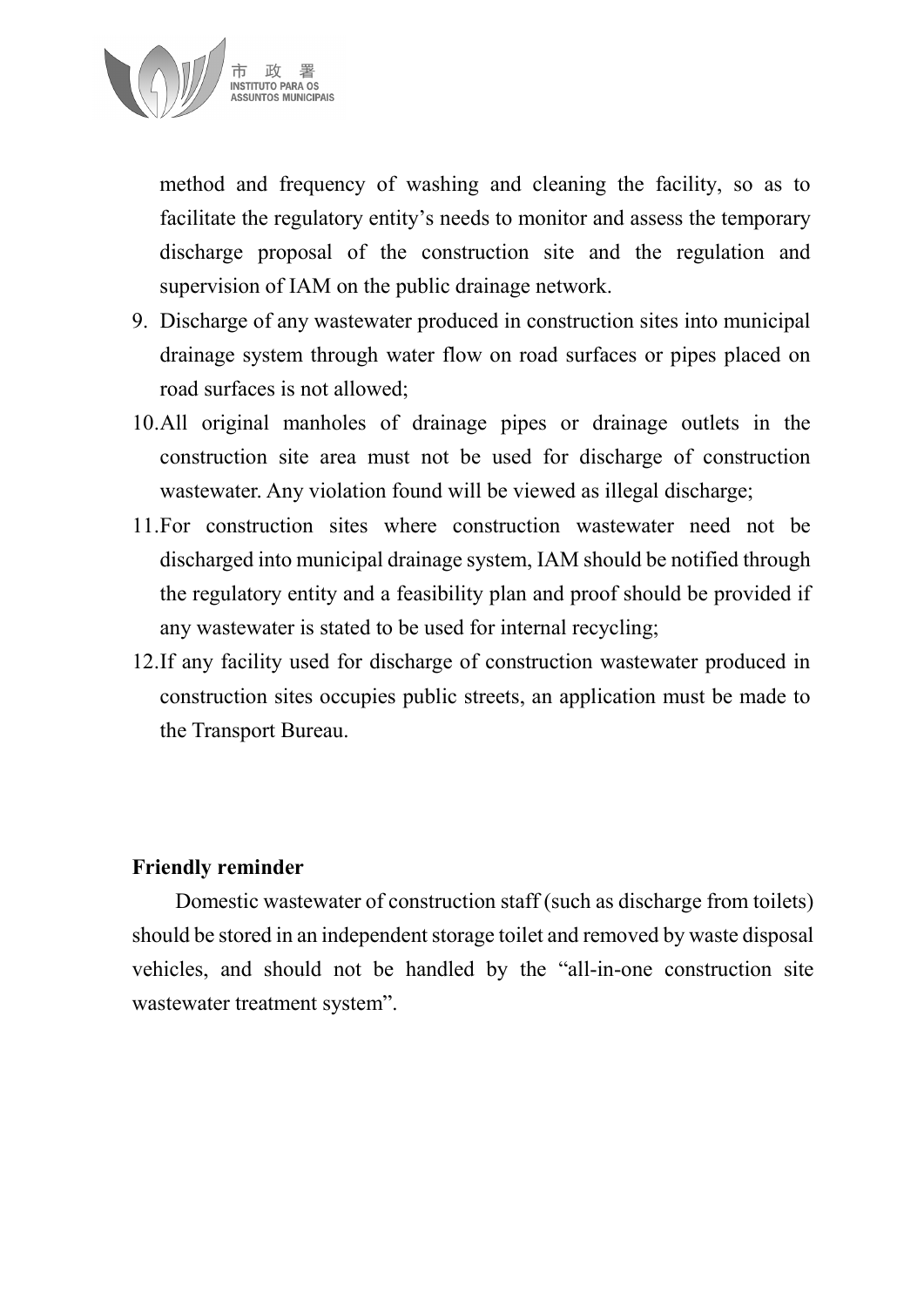

# **Incidents of blockage of drainage pipes caused by discharge of construction site wastewater**



Recently, heavy rainfall caused widespread flooding in *Rua Central de T'oi Sán*, which seriously affected public passage. IAM immediately investigated the issue of drainage pipes through extensive closed circuit television (CCTV) of drainage pipes, and found that a section of pipes near *Estrada do Canal dos Patos* was severely blocked, which undermined the drainage of stormwater in the area near *Rua Central de T'oi Sán* and prevented effective drainage of stormwater on road surfaces during periods of heavy rainfall.

Over the next few days, IAM sent staff to carry out inspection of the affected drainage pipes, during which they found that two stormwater drains had been almost fully blocked by cement and silt and require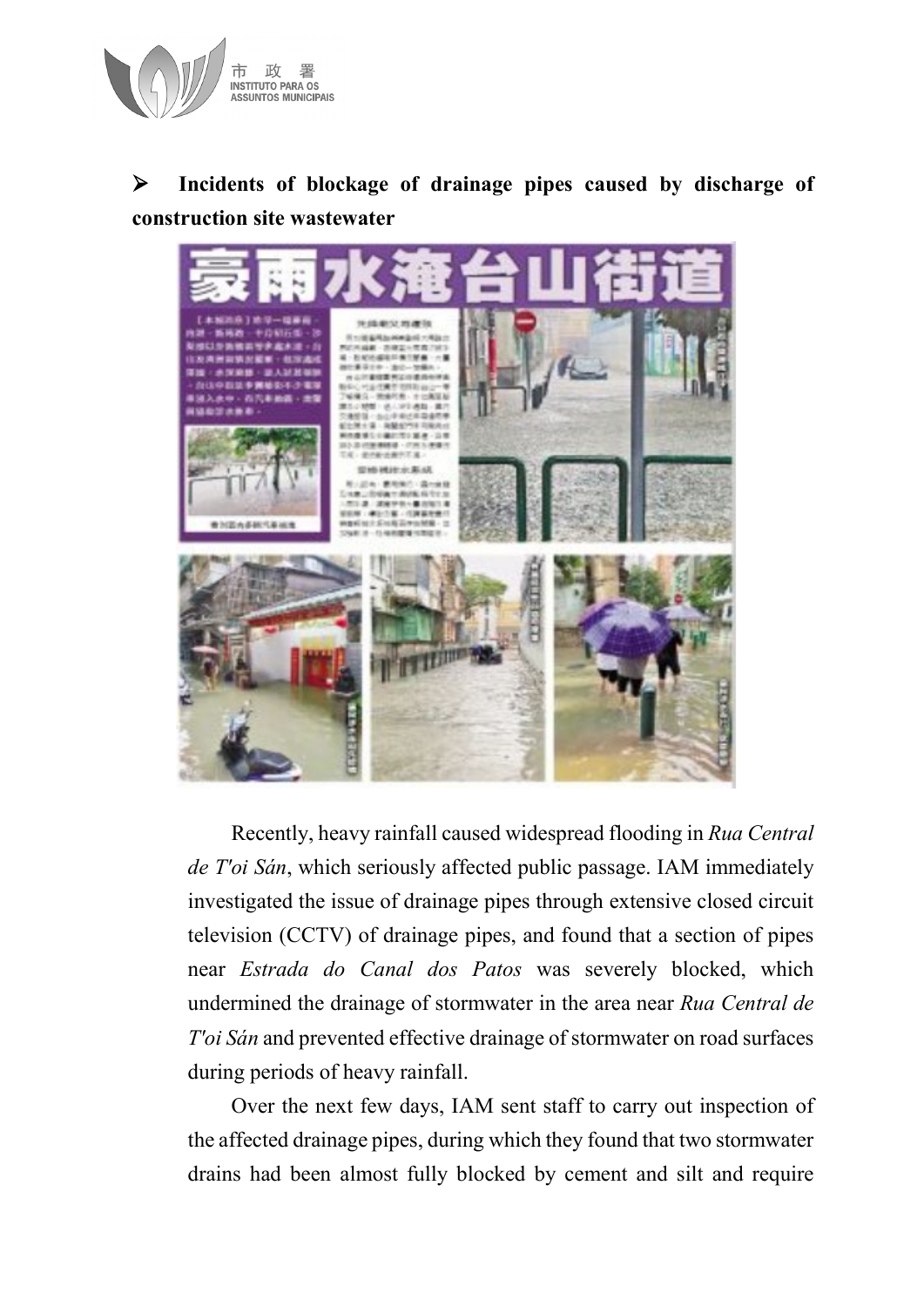

emergency clearing. After about one month of non-stop work, over 120 cubic metres of cement fragments, construction waste and garbage have been cleared, which is equivalent to the transportation capacity of 50 3.5 tonne trucks. After assessment by engineering staff, the blockage of pipes is caused by illegal discharge generated by construction works recently done in the surrounding areas.

As the construction waste coagulated in drainage pipes severely affects the structure of drainage pipes and reduce the pipe volume, causing a higher difficulty in clearing blockages, use of construction means is often needed to demolish the whole drainage pipe or replace it, costing great social expense.

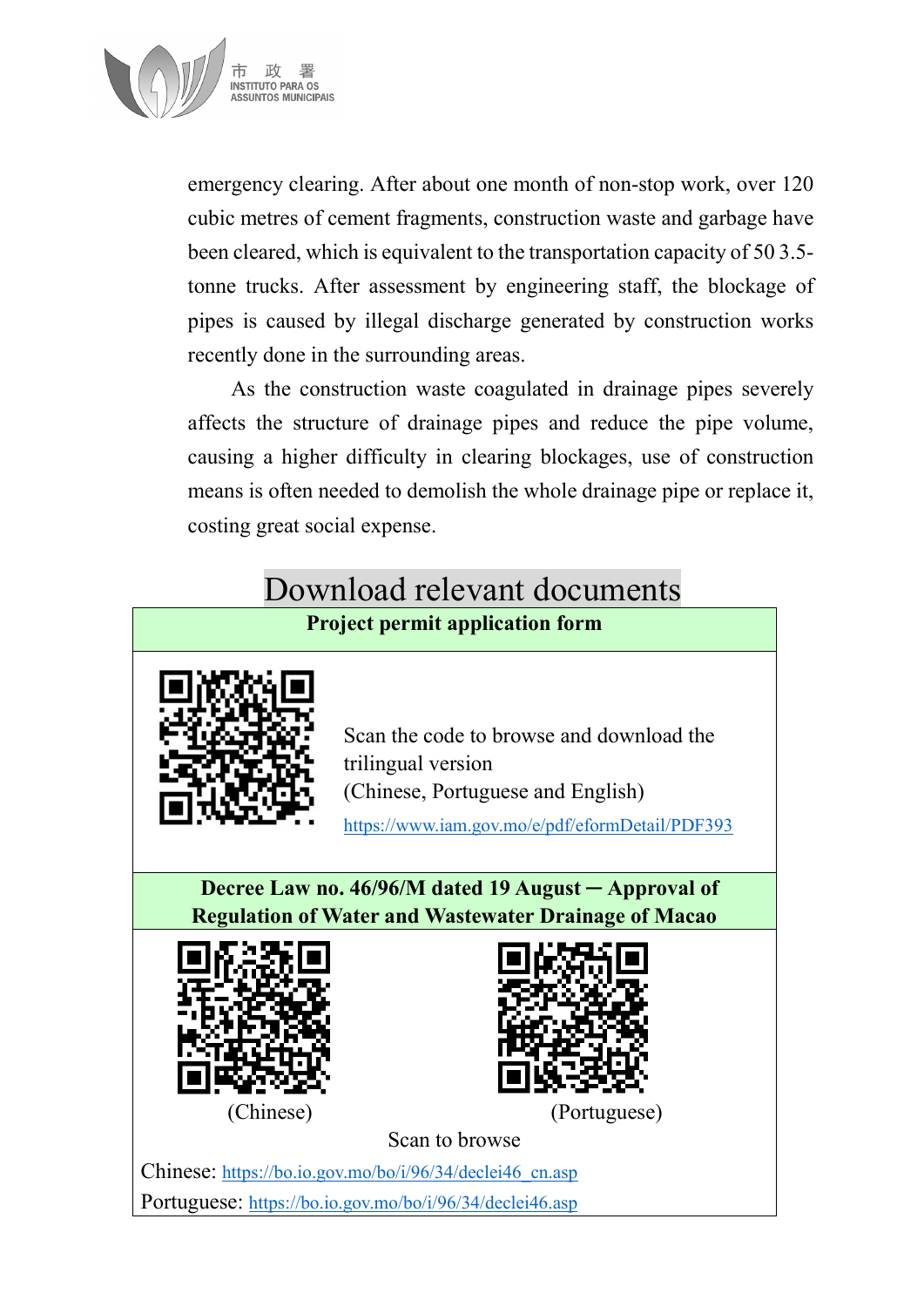

*Please read the corresponding section for more information about Annexe 10 "General regulations on discharge of domestic and industrial wastewater into receiving water bodies".*

## **Annexes:**

- 1. Detailed drawing of the installation of temporary facility for discharge of wastewater
- 2. Schematic diagram of filter and sedimentation equipment
- 3. Points to note for application for "License for works on trench dredging in public streets of Macao - Connection of temporary drainage pipes of construction sites"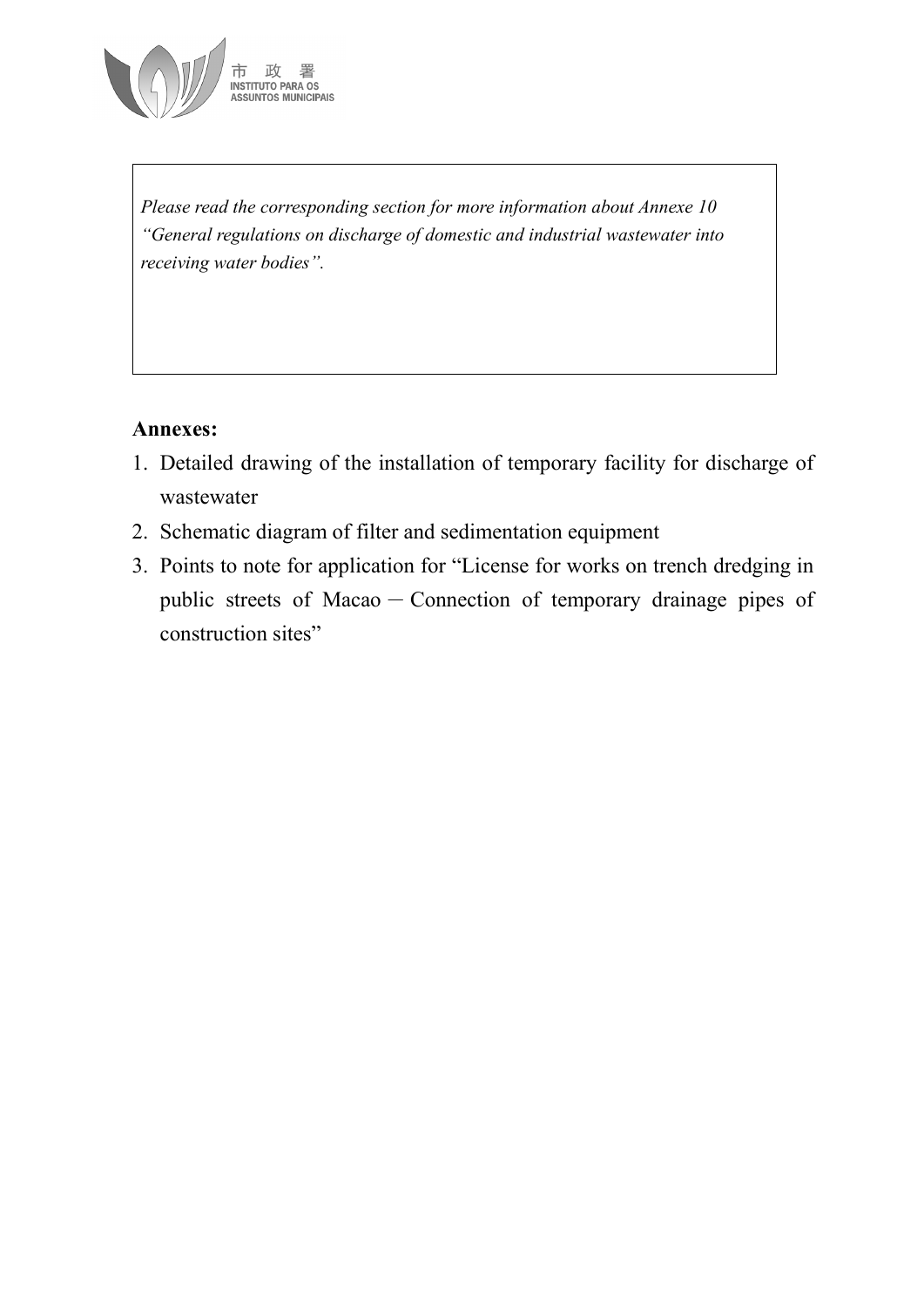

| 附件一                 | Annexe 1                                 |
|---------------------|------------------------------------------|
| 建設範圍線               | Boundary of construction area            |
| 用地紅線                | Property line                            |
| 沙井                  | Manhole                                  |
| 雨水集水井               | Stormwater catchpit                      |
| 沉澱缸及一體式污水處理系統       | Sedimentation tank and all-in-one sewage |
|                     | treatment system                         |
| 洗車池                 | Vehicle wash bay                         |
| 閘口                  | Gate                                     |
| 300x300 L 型排水明渠     | 300x300 L-shaped surface channel         |
| 藏地 150LPVC          | Underground 150LPVC                      |
| 300x300 U 型排水明渠     | 300x300 U-shaped surface channel         |
| 一體化污水處理機            | All-in-one sewage treatment machine      |
| 1.4m x 1.4m x 2m 沙井 | $1.4m \times 1.4m \times 2m$ manhole     |
| 臨時排水設施佈置大樣圖         | Detailed drawing of the installation of  |
|                     | temporary facility for discharge of      |
|                     | wastewater                               |
|                     | <b>附件1</b>                               |

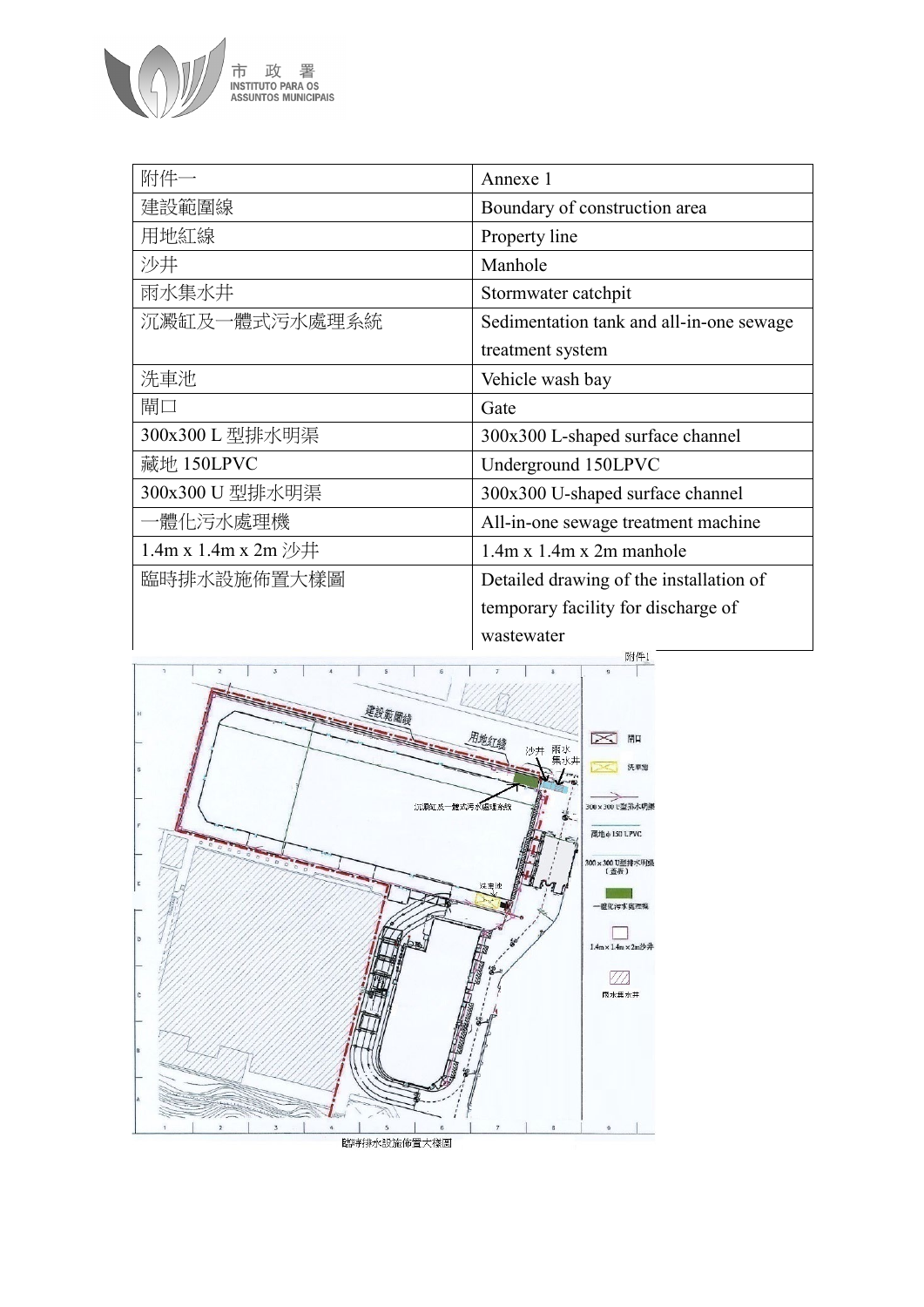

| 附件二             | Annexe 2                              |
|-----------------|---------------------------------------|
| 集水溝             | Gully                                 |
| 洗車池             | Vehicle wash bay                      |
| 集水池             | Catchpit                              |
| 水泵              | Water pump                            |
| 減壓井             | Bleeder well                          |
| 沉澱井             | Sedimentation well                    |
| 沉澱缸             | Sedimentation tank                    |
| 環保缸 (一體式污水處理系統) | Wastewater treatment tank (All-in-one |
|                 | sewage treatment system)              |
| UPVC 臨時排水管      | UPVC temporary drainage pipe          |
| 工地              | Construction site                     |
| 地界              | Boundary of the construction site     |
| 人行路             | Pavement                              |
| D150UPVC 臨時排水管  | D150UPVC temporary drainage pipe      |
| 咖哩缸             | Gully trap                            |
| 接疏蓋             | Grated cover                          |
| 過濾沉澱設備示意圖       | Schematic diagram of filter and       |
|                 | sedimentation equipment               |

附件2

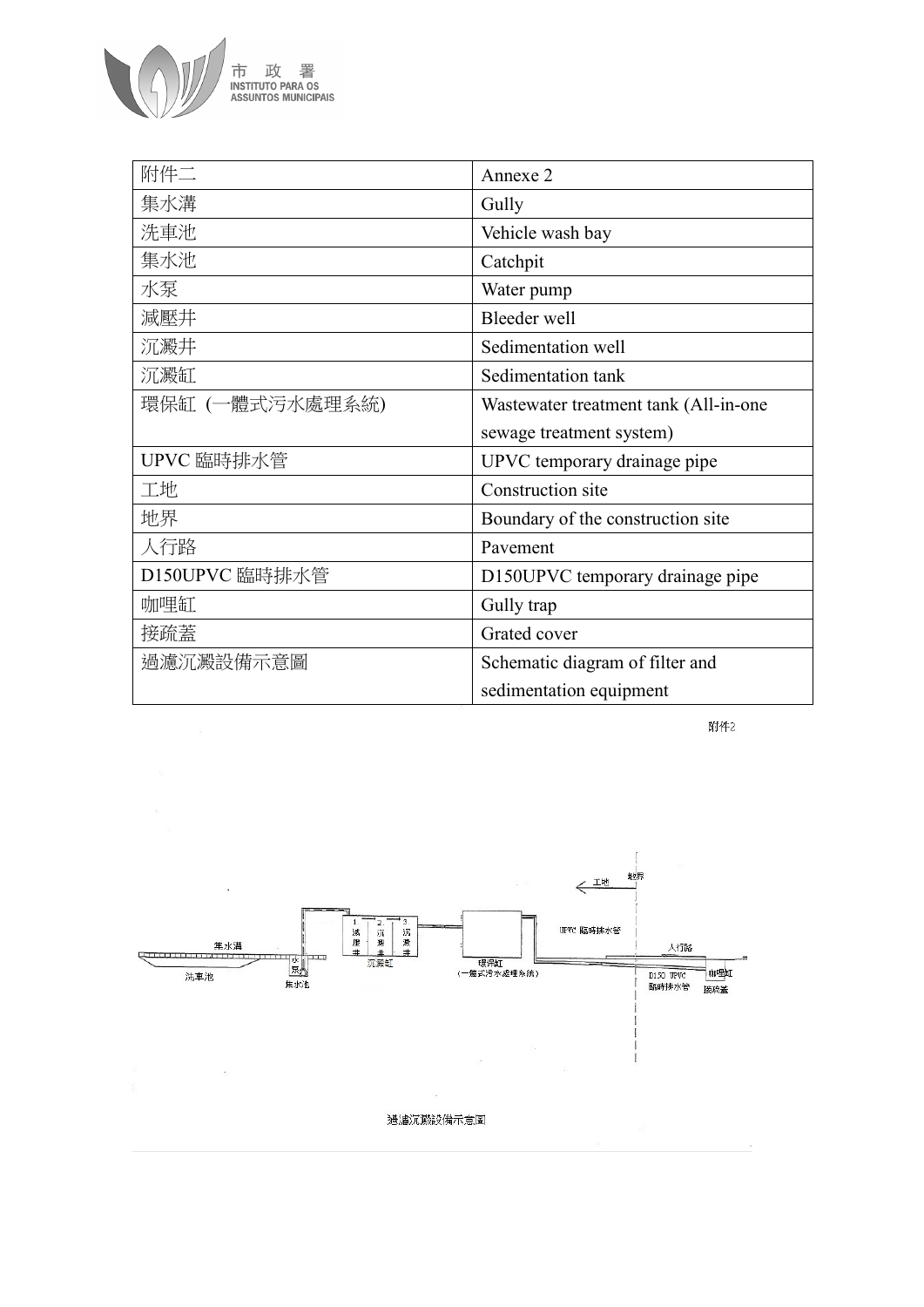Annexe 3



## Points to note for application

#### "License for works on trench dredging in public streets of Macao-Connection of temporary drainage pipes of construction sites"

- 1. Installation of an adequate and suitable "filter equipment system" in the construction site is required, so that the discharged "construction wastewater" satisfies the requirements and regulations of "Regulation of Water and Wastewater Drainage of Macao". In addition, the information, drawings and explanation about the system must also be submitted during application for license. Furthermore, during the period when the license is utilised, daily testing at a fixed time is required, and a "Third Party Water Quality Test Report" satisfying the requirements in the mentioned regulation relevant to discharge of wastewater must be submitted to the division every half month. The cover page of the test report must be printed using the format of the annex;
- 2. If the total suspended solids in the mentioned "water quality test report" is in the range of 60.1- 180mg/L (stormwater drain), the situation must be improved timely within 3 days. If the total suspended solids exceed 180mg/L (stormwater drain), the division can declare the relevant license "invalid", and the applicant must remove the relevant pipes and restore all facilities;
- 3. Application for installation of a "temporary pipe" with suitable measurements is required, so that "construction wastewater" is discharged into the grated wall part of the "stormwater catch basin" (gully trap) (water must enter by gravity flow before drainage into the catch basin) of the stormwater system outside the enclosure of the construction site. If there is also discharge of "domestic wastewater" from the construction site, another "temporary pipe" must be installed and connected to the wastewater system of drainage pipes in public streets;
- 4. Applicants must note that the "work period/validity period of use" of the license spans the whole period from trench dredging to the time the "temporary pipes" are properly removed after completion of use;
- 5. All "temporary pipes" must be removed upon the end of the "validity period of use" of the license, so as to reach the basic requirements of inspection and acceptance of the construction project;